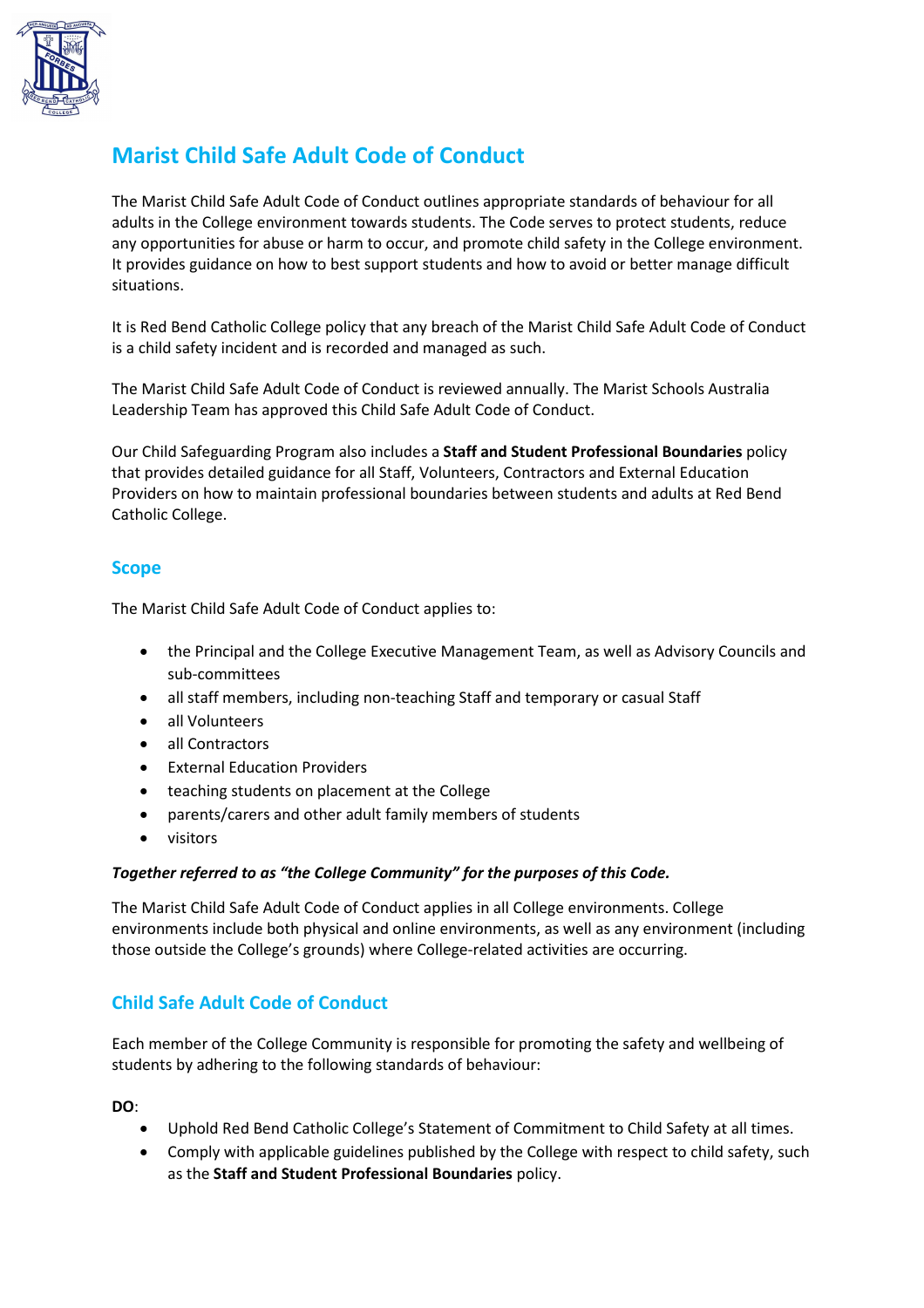

- Behave as a positive role model to students.
- Promote the safety, welfare and wellbeing of students.
- Be vigilant and proactive with regard to child safety and protection issues.
- Provide age-appropriate supervision for students.
- Treat all students with respect.
- Promote the safety, participation and empowerment of students with a disability.
- Promote the cultural safety, participation and empowerment of linguistically and/or culturally diverse students and Aboriginal and Torres Strait Islander students.
- Use positive and affirming language towards students.
- Encourage students to 'have a say' and then listen to them with respect.
- Respect cultural, religious and political differences.
- Help provide an open, safe and supportive environment for all students to interact, and socialise.
- Intervene when students are engaging in inappropriate bullying behaviour towards others or acting in a humiliating or vilifying way.
- Report any breaches of this Child Safe Adult Code of Conduct.
- Report concerns about child safety to one of the College's Child Safeguarding Officers and ensure that your legal obligations to report child abuse or other harm externally are met.
- Where an allegation of child abuse or other harm is made, ensure as quickly as possible that the student involved is safe.
- Call the Police on 000 if you have immediate concerns for a student's safety.
- Respect the privacy of students and their families and only disclose information to people who have a need to know.
- Always knock and advise of presence prior to entering a bedroom, bathroom or changeroom.

### **DO NOT:**

- Engage in any form of inappropriate behaviour towards students or expose students to such behaviour.
- Engage in prejudicial or oppressive behaviour, or use inappropriate language with students.
- Express personal views on cultures, race or sexuality in the presence of students or discriminate against any student based on culture, race, ethnicity or disability.
- Engage in open discussions of an adult nature in the presence of students.
- Engage in any form of sexual conduct with a student including making sexually suggestive comments and sharing sexually suggestive material.
- Engage in inappropriate or unnecessary physical conduct or behaviours including doing things of a personal nature that a student can do for themselves, such as toileting or changing clothes.
- Engage in any form of physical violence towards a student including inappropriately rough physical play.
- Use physical means or corporal punishment to discipline or control a student.
- Engage in any form of behaviour that has the potential to cause a student serious emotional or psychological harm.
- Develop 'special' relationships with students that could be seen as favouritism (for example, the offering of gifts or special treatment for specific students).
- Engage in undisclosed private meetings with a student who is not your own child.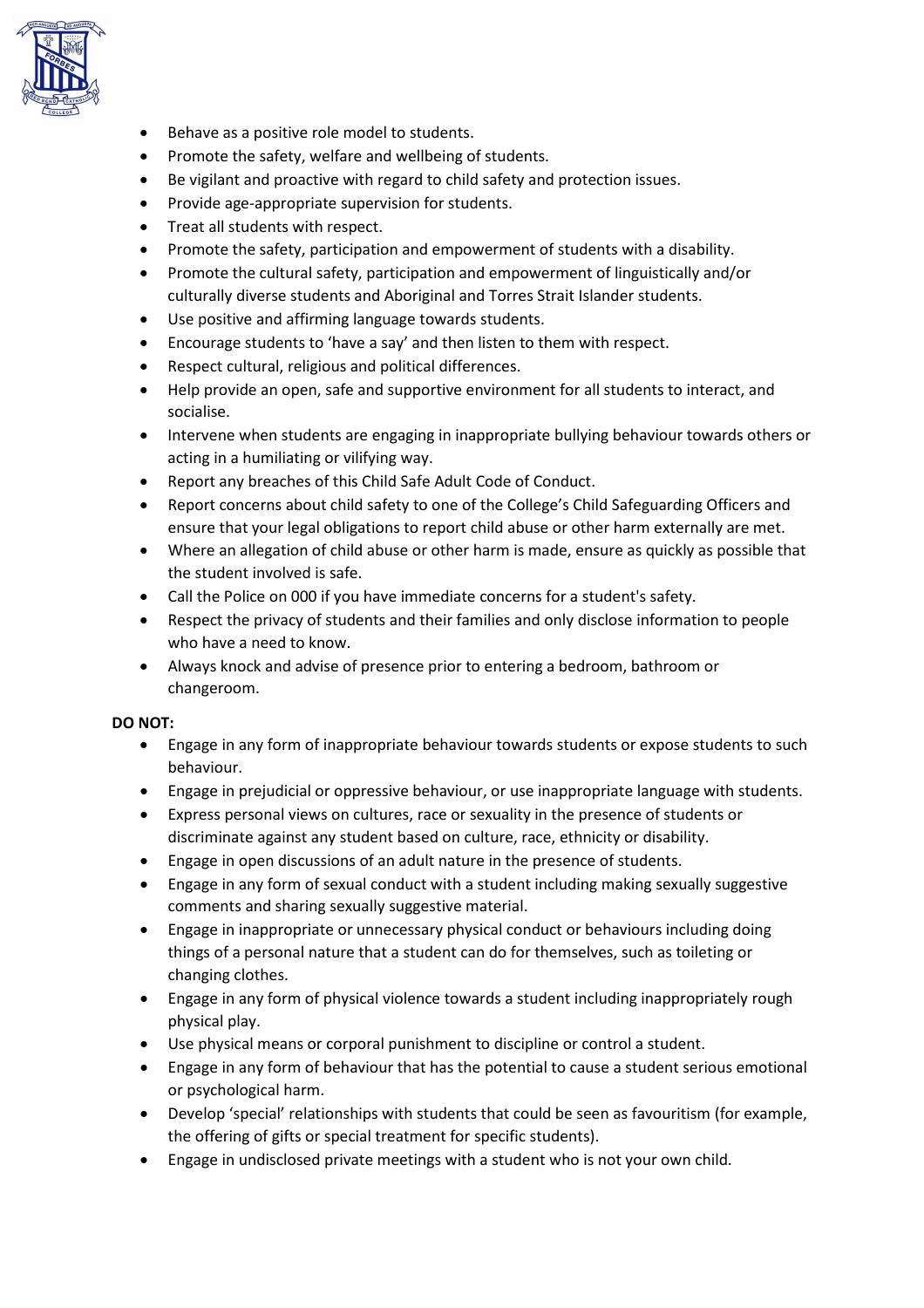

- Engage in activities with a student who is not your own child, outside of school hours and without permission from the student's parent/carer.
- Engage in inappropriate personal communications with a student through any medium, including any online contact or interactions with a student.
- Take or publish (including online) photos, movies or recordings of a student without parental/carer consent.
- Post identifying information about a student online unless it is necessary for the school's activities or you have consent from the student and/or their parents/guardians. Identifying information includes things such as the student's: full name; age; e-mail address; telephone number; residence; school; or details of a club or group they may attend.
- Ignore or disregard any suspected or disclosed child abuse or other harm.

## **Agreement to Marist Child Safe Adult Code of Conduct**

A copy of the Marist Child Safe Adult Code of Conduct is provided to all Staff, Direct Contact and Regular Volunteers and Direct Contact and Regular Contractors at induction, or otherwise prior to them commencing work at the College. It is also communicated via refresher training at regular intervals for all Staff, as well as Direct Contact Volunteers and Direct Contact Contractors **.**

All Staff, as well as Direct Contact and Regular Volunteers must sign an agreement to adhere to the Marist Child Safe Adult Code of Conduct prior to commencing work at College.

The Marist Child Safe Adult Code of Conduct forms part of the contract between the College and any Direct Contact and Regular Contractors. Therefore, all Direct Contact and Regular Contractors are deemed to have agreed to adhere to the Marist Child Safe Adult Code of Conduct upon signing the contract or upon commencing work at the College.

A copy of the Marist Child Safe Adult Code of Conduct is provided to parents/carers, who must sign an agreement to abide by the Marist Child Safe Adult Code of Conduct on enrolment.

### **Consequences for Breaching the Marist Child Safe Adult Code of Conduct**

Staff, including the Executive Management Team and Principal, Volunteers and Contractors who breach this Code of Conduct may be subject to disciplinary actions that may result in a range of measures including (depending on the severity of the breach):

- remedial education
- counselling
- increased supervision
- the restriction of duties
- appointment to an alternate role
- suspension or
- in the case of serious breaches, termination of employment, contract or engagement.

Where any other member of the College community breaches any obligation, duty or responsibility within the Marist Child Safe Adult Code of Conduct, Red Bend Catholic College will take appropriate action.